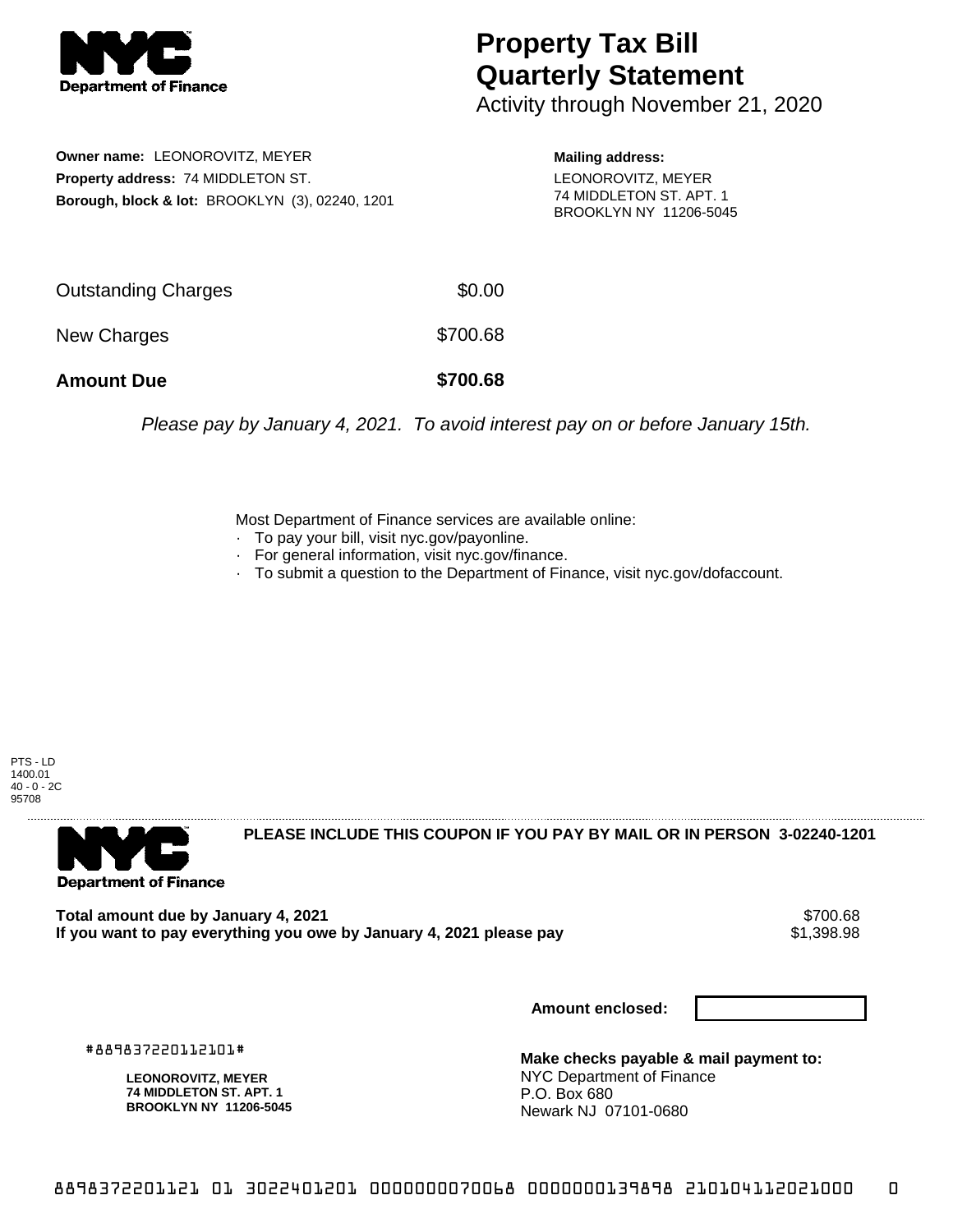

| <b>Billing Summary</b>                                                                                                                                              | <b>Activity Date Due Date</b> | Amount        |
|---------------------------------------------------------------------------------------------------------------------------------------------------------------------|-------------------------------|---------------|
| Outstanding charges including interest and payments                                                                                                                 |                               | \$0.00        |
| <b>Finance-Property Tax</b>                                                                                                                                         | 01/01/2021                    | \$727.08      |
| <b>Adopted Tax Rate</b>                                                                                                                                             |                               | $$-26.40$     |
| <b>Total amount due</b>                                                                                                                                             |                               | \$700.68      |
| <b>Tax Year Charges Remaining</b>                                                                                                                                   | <b>Activity Date Due Date</b> | <b>Amount</b> |
| <b>Finance-Property Tax</b>                                                                                                                                         | 04/01/2021                    | \$727.08      |
| <b>Adopted Tax Rate</b>                                                                                                                                             |                               | $$ -26.40$    |
| Total tax year charges remaining                                                                                                                                    |                               | \$700.68      |
| If you want to pay everything you owe by January 4, 2021 please pay                                                                                                 |                               | \$1,398.98    |
| If you pay everything you owe by January 4, 2021, you would save:                                                                                                   |                               | \$2.38        |
| How We Calculated Your Property Tax For July 1, 2020 Through June 30, 2021                                                                                          |                               |               |
|                                                                                                                                                                     | Overall                       |               |
| Tax class 2C - Coop Or Condo 2-10 Res Units                                                                                                                         | <b>Tax Rate</b>               |               |
| Original tax rate billed                                                                                                                                            | 12.4730%                      |               |
| New Tax rate                                                                                                                                                        | 12.2670%                      |               |
| <b>Estimated Market Value \$106,914</b>                                                                                                                             |                               |               |
|                                                                                                                                                                     |                               | <b>Taxes</b>  |
| <b>Billable Assessed Value</b>                                                                                                                                      | \$25,650                      |               |
| <b>Taxable Value</b>                                                                                                                                                | \$25,650 x 12.2670%           |               |
| <b>Tax Before Abatements and STAR</b>                                                                                                                               | \$3,146.52                    | \$3,146.52    |
| Basic Star - School Tax Relief                                                                                                                                      | $$-2,390.00$                  | $$-291.00**$  |
| Annual property tax                                                                                                                                                 |                               | \$2,855.52    |
| Original property tax billed in June 2020                                                                                                                           |                               | \$2,908.32    |
| Change In Property Tax Bill Based On New Tax Rate<br>** This is your NYS STAR tax savings. For more information, please visit us at nyc.gov/finance or contact 311. |                               | $$ -52.80$    |

**NEW LAW:** To learn about Local Law 147, which requires residential buildings with three or more units to create a policy on smoking and share it with current and prospective tenants, visit www.nyc.gov/health/tobaccocontrol.

## **Home banking payment instructions:**

- 1. **Log** into your bank or online bill pay website.
- 2. **Add** the new payee: NYC DOF Property Tax. Enter your account number, which is your boro, block and lot, as it appears here: 3-02240-1201 . You may also need to enter the address for the Department of Finance. The address is P.O. Box 680, Newark NJ 07101-0680.
- 3. **Schedule** your online payment using your checking or savings account.

## **Did Your Mailing Address Change?**

If so, please visit us at **nyc.gov/changemailingaddress** or call **311.**

When you provide a check as payment, you authorize us either to use information from your check to make a one-time electronic fund transfer from your account or to process the payment as a check transaction.